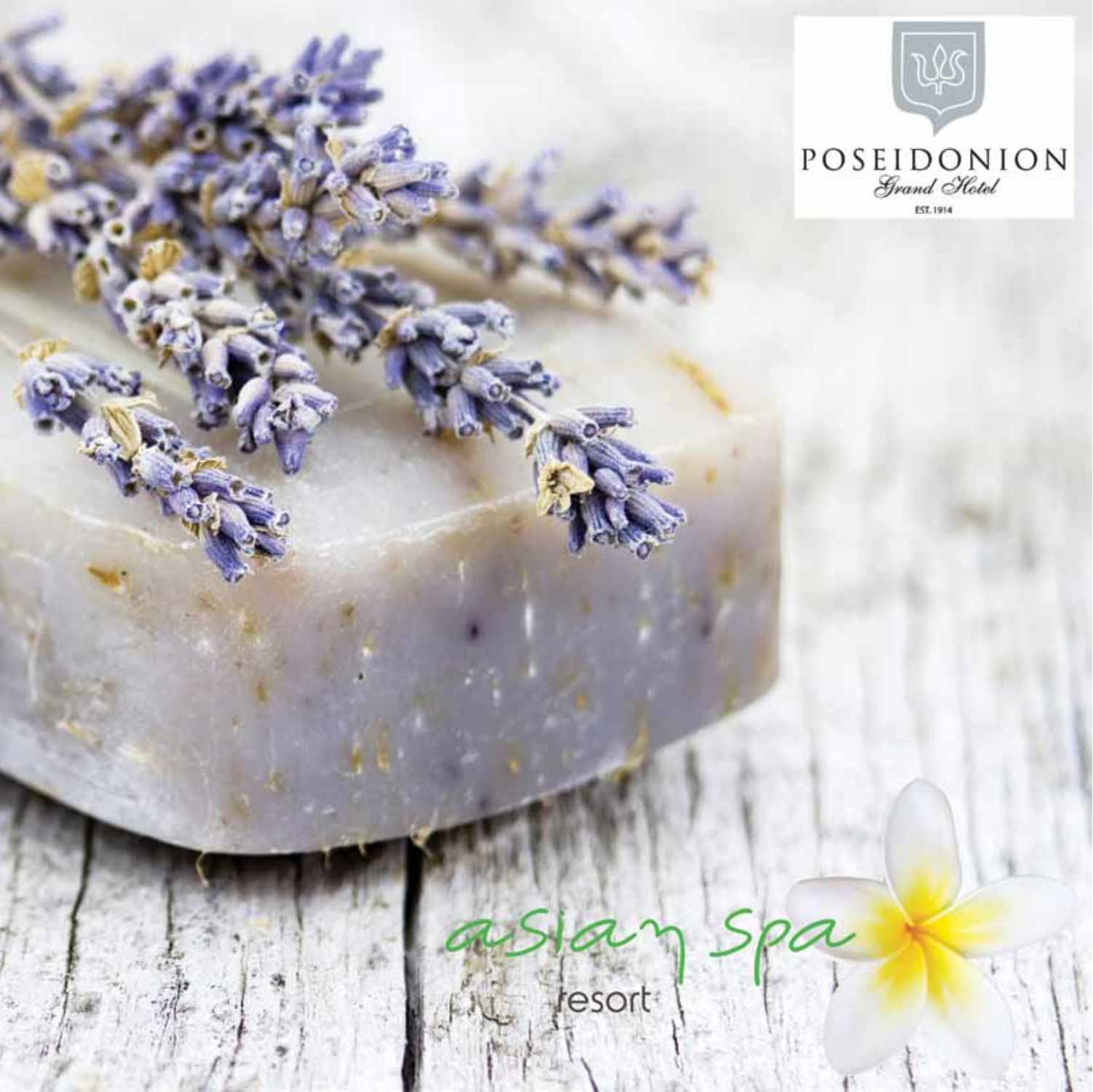### **THE ASIAN SPA RESORT AT POSEIDONION GRAND HOTEL**

## **SPA ETIQUETTE**

Our spa professionals are on hand to assist you in selecting the right treatment(s) for your needs.

• Please arrive at least 10 minutes prior to your booking time to relax and complete our health questionnaire whilst enjoying a cup of freshly made herbal drink.

• There is no dress code at the spa, you may wear whatever you find comfortable.

• Most body treatments are normally enjoyed without clothing. Our draping practice will ensure that you don't feel uncomfortable or exposed. However if you prefer to wear underclothes please feel free to do so

• We are delighted to offer gift certificates for you to treat a special guest to the Asian Spa Ayurvedic & City Retreat experience. Gift certificates are valid for 6 months from the date of purchase and may be purchased for spa packages, treatments or monetary value. Our reception team will be pleased to advise you.

Our mission is to deliver spa experiences that are both unique and memorable. Asian Spa Group's therapists take guests on exhilarating sensory journeys through many forms of holistic healing. Our body and facial care treatments are delivered with serene and reassuring professionalism, allowing you to experience a feeling of immense well being in body, mind and spirit.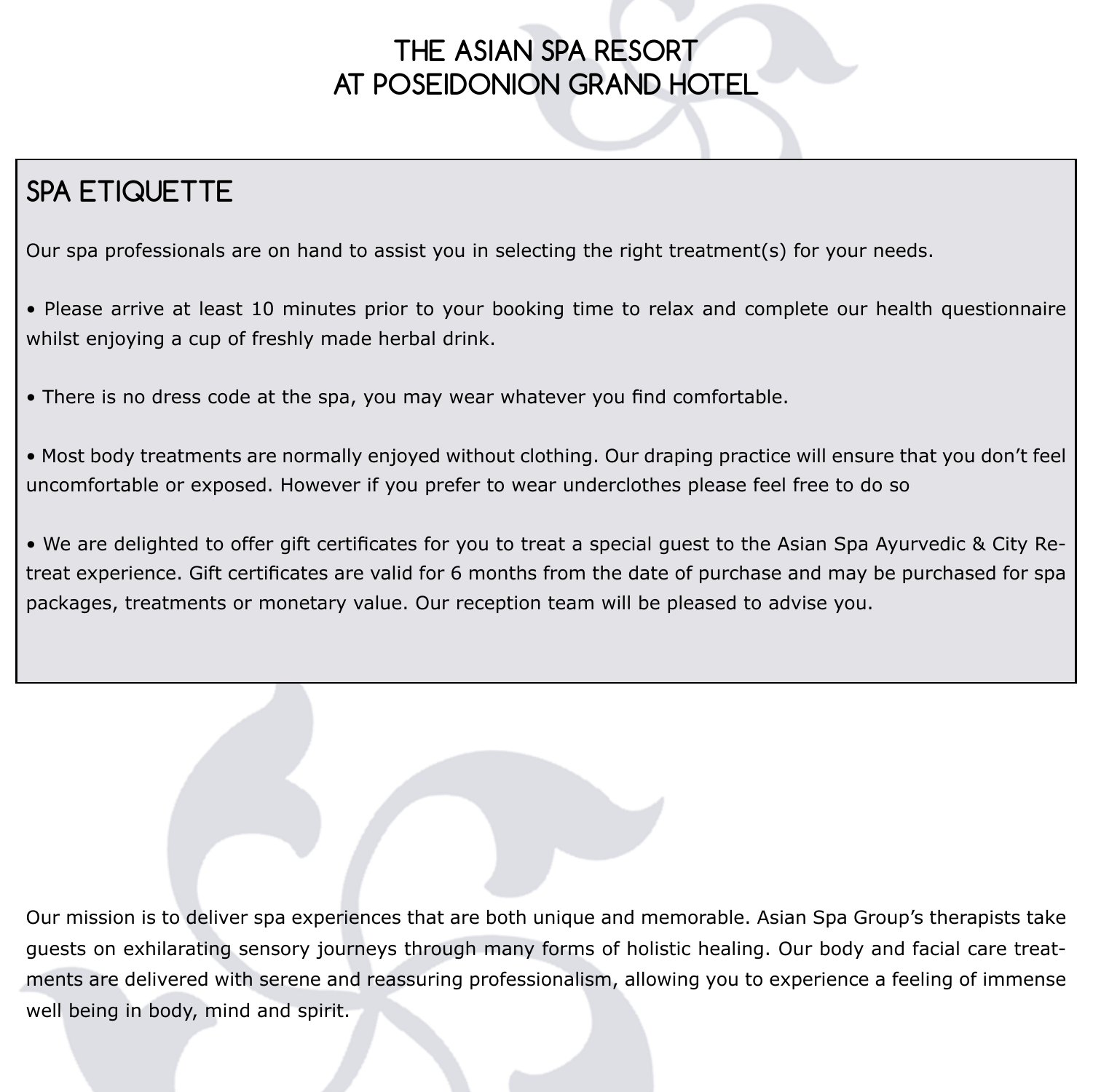### **ila Facials**

ila's philosophy is encapsulated in the maxim in two words: Beyond Organic. ila's hand blended products, contain a rare level of organic purity which is achieved by sourcing the finest ingredients directly from local producers, who cultivate and harvest the raw ingredients in harmony with nature.

#### **ila Ananda Face Therapy 50 min - 105€**

Ananda means 'divine bliss' in Sanskrit. This delicate relaxing treatment uses gentle techniques to open the energy centers of the face, working with the body's blissful higher energy to induce feelings of deep peace and a beautifully glowing skin. The skin benefits from increased blood circulation to skin cells, whilst having anti-inflammatory benefits and addressing hormonal balance.

#### **ila Rainforest Rejuvenation Face Therapy 50 min - 110€**

This deeply restorative two part face therapy uses a warm herbal compress, lymphatic drainage, Amazonian mud mask and intensely healing rainforest plant extracts to rejuvenate and regenerate facial skin cells. Skin tone is visibly lightened. Swelling, inflammation and water retention are reduced. Fine lines and wrinkles are diminished due to inhibited muscle contraction. Increased supply of blood and nutrients on a cellular level encourages toxin release and collagen production.

### **ila Marine Flora Face Therapy**

#### **90 min - 135€**

A deeply cleansing and purifying facial that focuses on lymphatic drainage to improve the circulation, vitality and tone of the skin. With plankton-based bio-plasma serum and marine flora mask rich in sea lavender to boost collagen production and sea lettuce to detoxify and stimulate the lymphatic system. The skin is deeply detoxified and rehydrated, whilst tension is removed from the micro muscles of the face.

#### **ila Crystal Healing Face Therapy 80 min - 120€**

Using the healing vibration of crystals, this experience has a calming yet uplifting effect. A garnet face scrub, rose cream & jade face mask, a divine face therapy with warmed rose quartz crystals that relax the muscles and dissolve stress lines. A deeply nourishing and sensuous experience.

#### **ila Sun Cooler Face Therapy 50 min - 105€**

This facial experience cools and replenishes skin that has been overexposed to the sun by reducing inflammation and nourishing it. Rose quartz placed upon the meridians on your face creates an electromagnetic frequency which will effectively interact with the human bio-energy field, restoring balance, strengthening the skin, promoting good health and correcting imbalances that sun burn causes to our skin.  $1$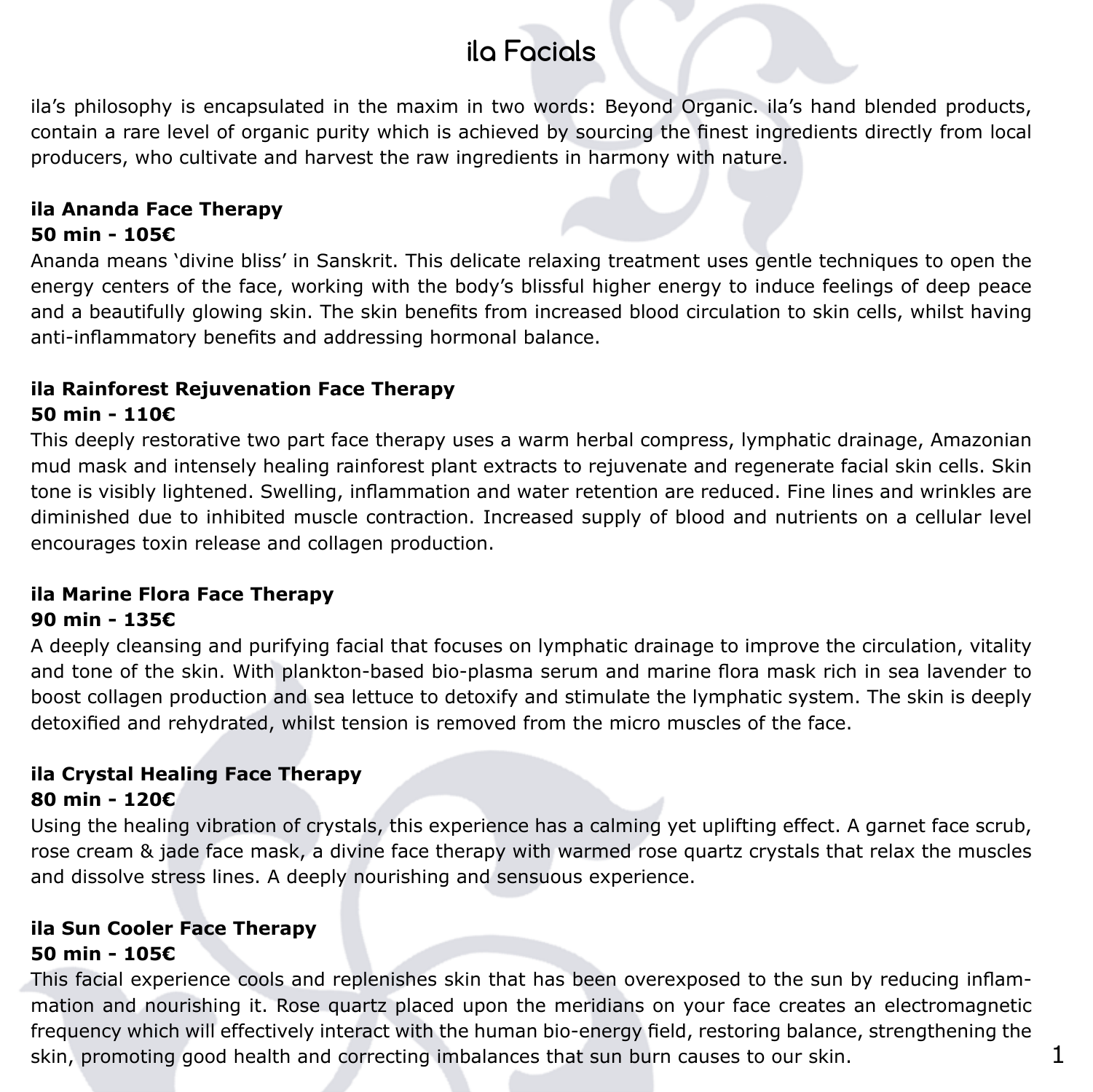After a soothing marma point and Rose quartz massage, a Rose and Aloe Vera gel mask is gently applied to the face while you are treated to a relaxing hand, arm and shoulder massage with ila's Rose Body Cream for Glowing Radiance.

### **Massages**

#### **Royal Poseidonion Massage 50 min – 100€ / 80 min – 145€ / 110 min – 190€**

The Poseidonion Signature massage is a fabulous, unforgettable experience. This simply luxurious treatment starts with a Thai massage, which soothes and invigorates the body, followed by application of warm oil for a relaxing massage. The therapist will stimulate your chakras, improving your body's natural equilibrium, leaving you glowing and revitalized both inside and out.

#### **Aloe Vera Massage**

#### **50 min – 90€ / 80 min – 135€**

With the use of the soothing and skin anti-aging aloe vera cream, this massage stimulates blood circulation and relaxes tense muscles by employing a range of gliding, friction and kneading massage strokes on the superficial muscle layers. The result is a relaxing treatment, perfect for you to relax and unwind.

#### **Sports Massage**

#### **50 min – 95€ / 80 min – 140€ / 110 min – 180€**

Sports massage is not exclusively for athletes, it will benefit anyone who takes exercise. Concentrating on muscle flexibility and improving blood circulation, it helps repair damage after injury and is also effective in preventing mishaps. Whether your idea of exercise is a rigorous gym workout, a round of golf or a gentle swim, this treatment will help you achieve your goal of getting, or staying, fit and healthy.

#### **Traditional Greek Massage 50 min – 100€ / 80 min – 145€**

Through this purely Greek massage, you will experience a combination of vigorous and gentle massage strokes with the use of traditional Greek olive oil. During this amazing treatment, your body receives a lot of activity, energy and a tremendous relief from stress, while your skin is deeply hydrated and nourished.

#### **Traditional Thai Massage 50 min – 105€ / 80 min – 145€**

Traditional Thai Massage is a unique and powerful 'art', a truly wonderful experience for both the giver and the receiver. In a unique way, this massage blends elements of acupressure, Yoga, reflexology, physiotherapy, meditation, energy healing, chiropractic and Ayurveda. By freeing the flow of vital energy in the body, Thai Massage can improve posture, breathing, flexibility, digestion and circulation.

2 \*For this massage we will provide you with a pair of Thai pants and a T-shirt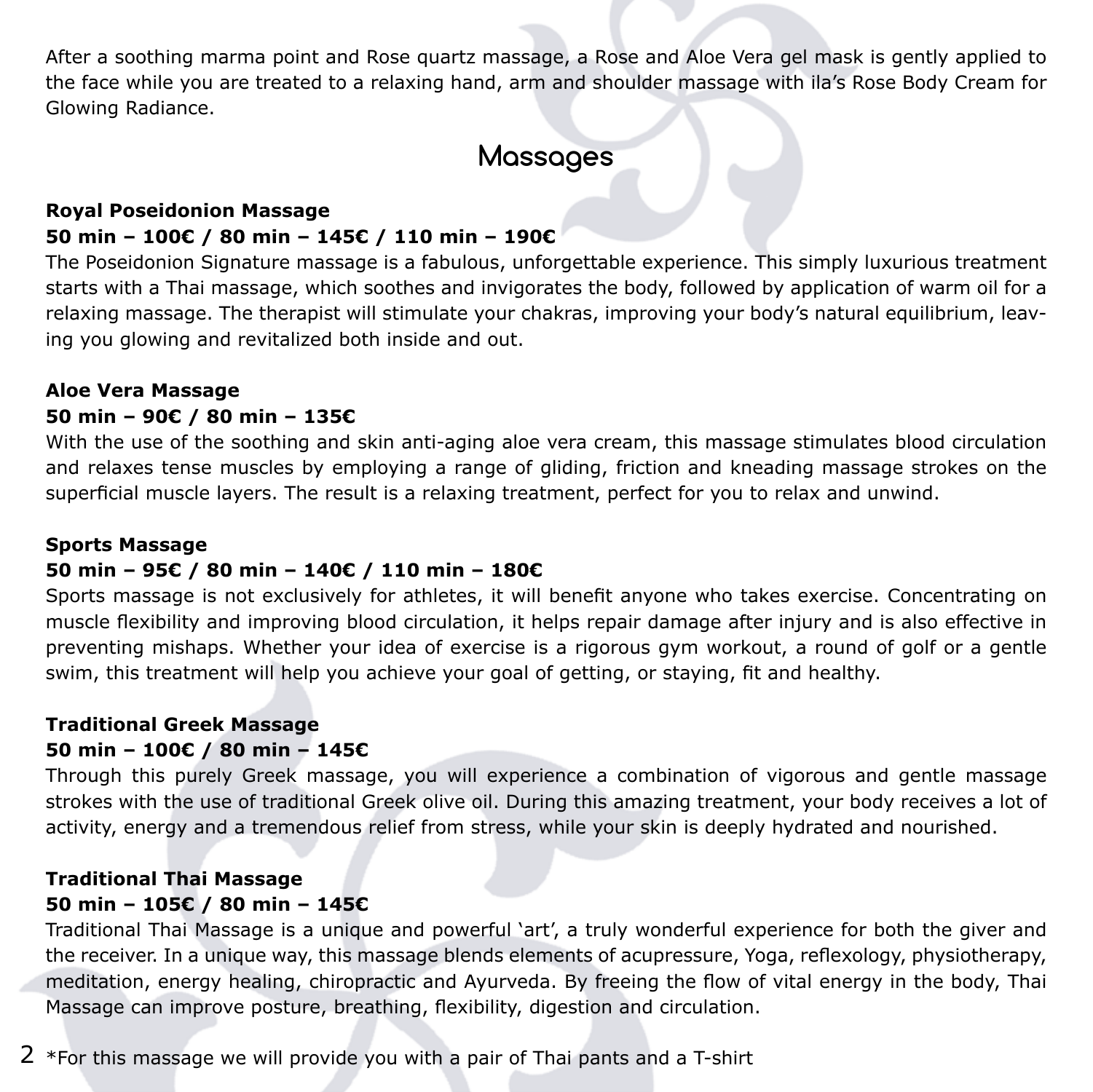# **Ayurvedic Massage Ayurveda**

Ayurveda, which means science of life in Sanskrit, is an ancient Indian system of holistic medicine based on three body types or 'Doshas'. Before your first treatment your dosha will be determined in order to select the oils that will suit you best. Using the finest Ayurvedic oils and herbs from India, the therapies are prescribed to refresh the mind, detoxify the body and restore the natural balance of the energies within, leaving you completely rejuvenated. Our Ayurvedic treatments are provided exclusively by fully trained and qualified Indian therapists.

\*A sauna session is recommended after the treatment.

#### **Vata-Lymphatic Massage 65 min – 130€**

The Vata-type person often experiences dry skin, anxiety and suffers from discomfort in cold weather. Vatatype people need warmth, nourishment, hydration, comfort and healing. This warming, skin nourishing massage helps to succour the skin and balance the mind, using ancient Indian herbal oils such as Dhanwantharam and Ksheerabala.

#### **Pitta-Relaxing Massage 65 min – 130€**

The Pitta-type persons have a tendency towards sensitive skin; they can be easily agitated and are often adversely affected by hot weather. Their mind and body tend to be over-active but they will calm down if cool and relaxed. This treatment will help soothe the skin and relax both mind and soul by using neelabringadhi Ayurvedic oil for the head and balaswagandhadhi thailam for the body.

#### **Kapha-Rejuvenator Massage 65 min – 130€**

The kapha-type person may suffer from dull, possibly oily skin, has the tendency to put on weight easily and may be negatively affected by cold damp weather. Kapha-type people need purification and stimulation to improve the circulation of the body. This treatment incorporates detoxifying Ayurvedic herbs such as bhringamalakadhi thailam for the head and kottamchukkadhi thailam for the body.

#### **Kalari Ayurvedic Massage 50 min – 120€ / 80 min – 170€**

Kalari Ayurvedic Massage is originated from northern Kerala, India, wildly used as a scientific system to strengthen a warrior physically and mentally in order to face any kind of difficulties. This massage with herbal oils is applied according to a person's body structure and nerve points in order to enhance mindstrength, joy, physical capability, health and flexibility of muscles by stimulating nerves and nerve points with herbal oils.

\*For this massage we will provide you with a pair of Thai pants and a T-shirt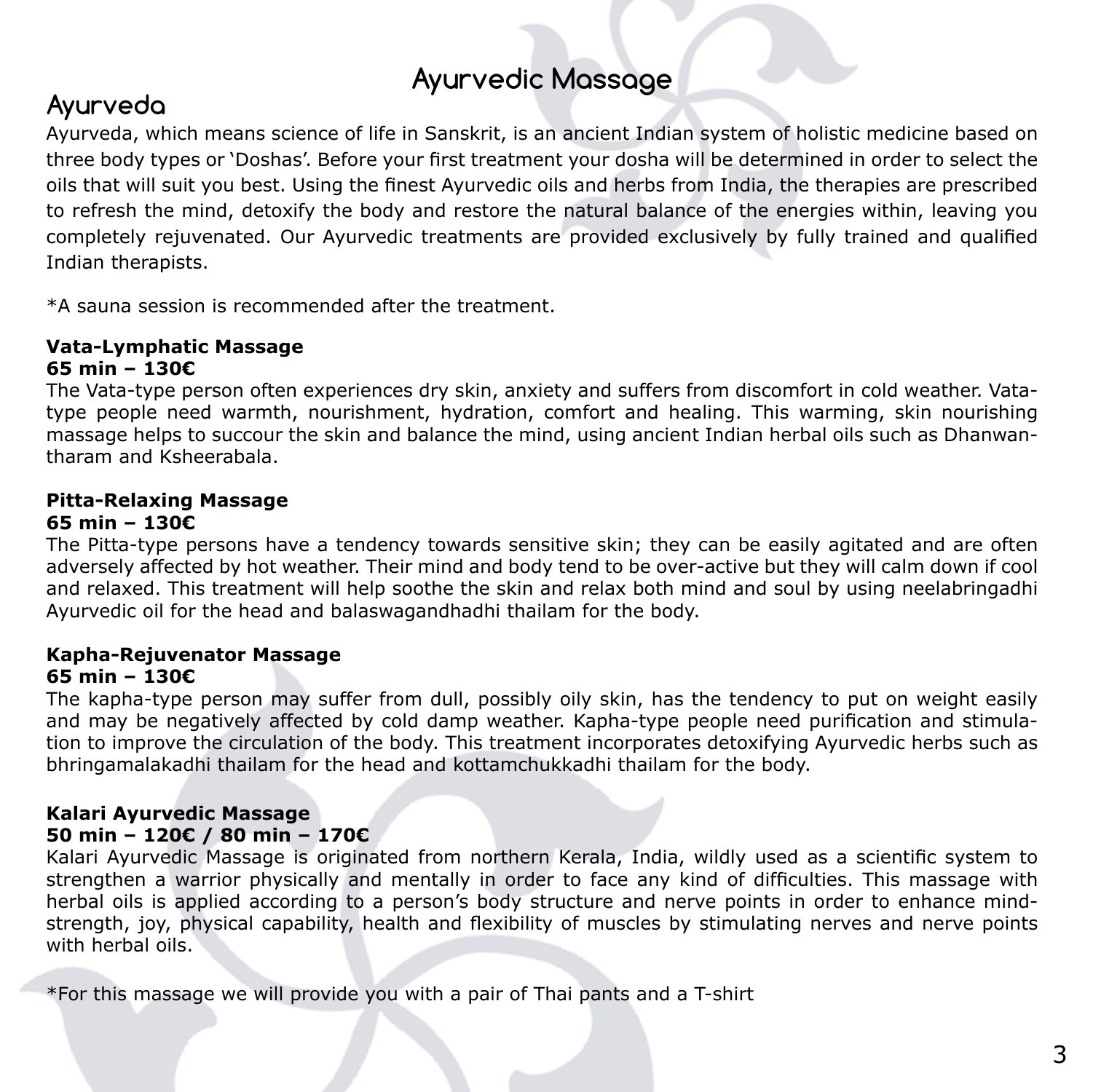### **ila Massages**

#### **ila Prana Vitality Massage 75 min – 140€**

Prana is the life force energy which fills us with vitality, positivity and joy. Prana flows upwards – the focus of this treatment is to encourage and strengthen this flow with massage techniques, marma therapy and vitality-enhancing essential oils. We use Juniper Berry, Geranium, Lemon Grass, Lavender and Patchouli in this treatment. Due to the fact that the essential oils of Juniper berry and Lemon Grass are ripened by the sun, they are filled with high levels of prana. Himalayan Salt Poultices infused with Lavender and Marigold are used in this treatment - particularly on the stomach - to relax and deeply energise the Solar Plexus.

### **Suggested additional treatments for all massages**

### **Aloe Vera Face Wrap**

#### **25 min – 35€**

This one-of-a-kind wrap soothes, invigorates, nourishes and hydrates in depth your skin. Moreover, it is ideal to treat sunburn, acne and aging.

### **Magnetic Face Wrap**

#### **25 min – 35€**

This amazing mask - with unique magnetic properties - enriched with pure oils, plant extracts and vitamins, infuses active ingredients directly to the skin. A mineral magnetic stone is then run over your face, magnetizing and gently removing the iron powder in the mask and drawing the toxins directly from deep skin layers.

### **Scrubs**

#### **Mojito Scrub 25 min – 55€**

Sugar crystals, locally sourced peppermint and Kalamatian olive oil are combined together to create an invigorating scrub that cleanses and revitalizes tired skin.

#### **Coconut Scrub 25 min – 55€**

Luscious coconut body butter is the basis of this rich and luxurious scrub. Combined with olive oil and Dead Sea mineral, it offers the ultimate regeneration of dry and dehydrated skin, leaving it feel soft and looking shiny.

### **ila Scrubs**

#### **ila Instantly Detoxifying Scrub 25 min – 55€**

This energizing full body scrub targets cellulite, stress and exhaustion. Drawing on the ionising properties of Himalayan Salt Crystals, it stimulates circulation and toxin elimination, uplifting mind, body and spirit.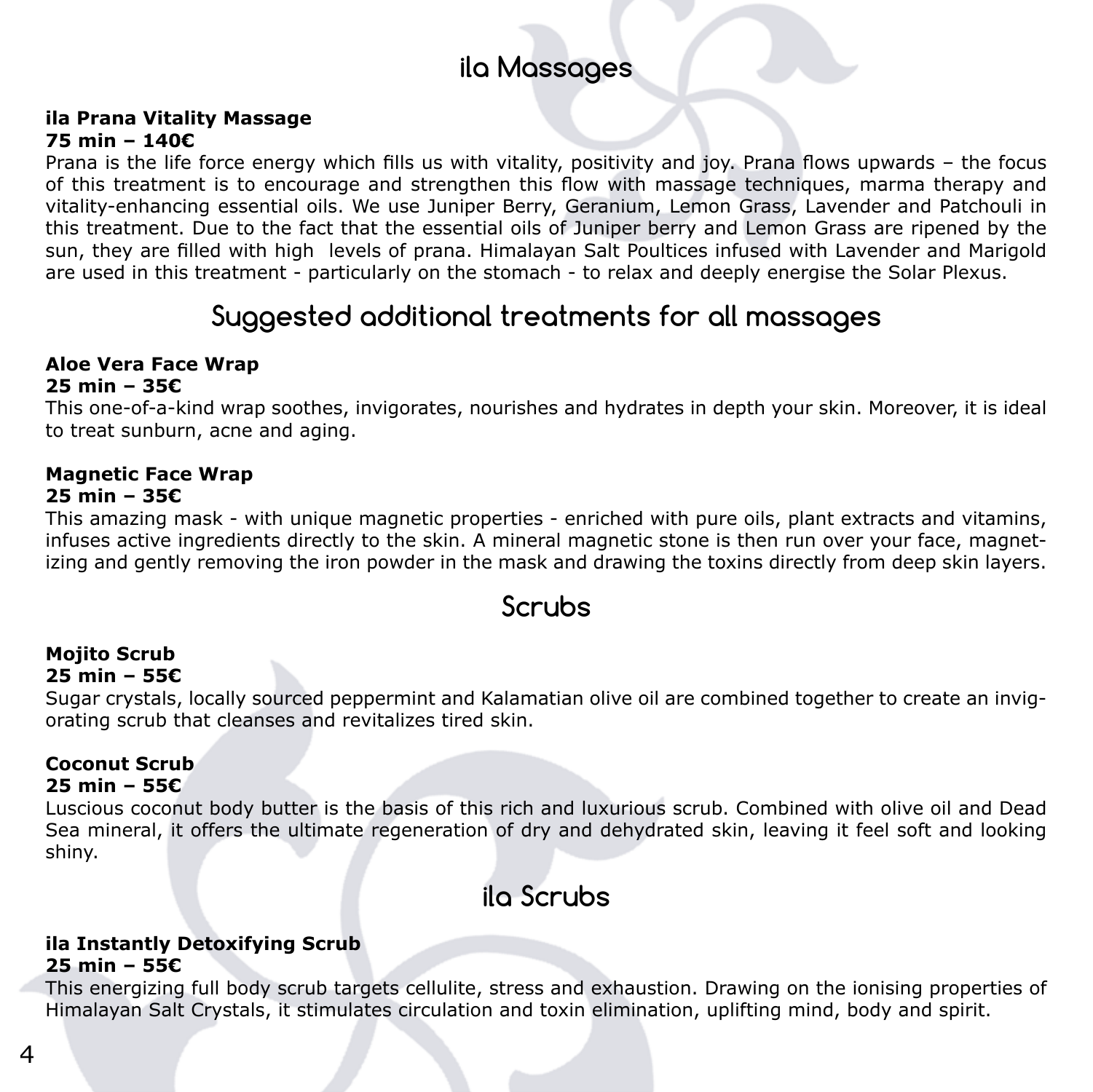#### **ila Instantly Blissful Scrub 25 min – 55€**

Using the healing properties of Himalayan Salt Crystals, this soothing all-over scrub restores and relaxes the nervous system, leaving skin glowing and the body infused with a sense of enhanced wellbeing.

### **Wraps**

### **Cucumber Cooling Wrap**

#### **25 min – 55€**

The perfect treatment for sunburnt skin! A cooling, freshly prepared mix of cucumber that grows so abundant in the gardens of Greece, natural yoghurt and essential oils, it will soothe and help draw the redness from skin that has seen a little too much sunshine.

#### **Aloe Vera Wrap**

#### **25 min – 55€**

Based on the pure aloe vera extracts from the famous Poseidonion Hotel's gardens, this rich in vitamins and minerals wrap has the unique ability to rejuvenate, replace the dead skin cells and make the skin more fresh and sparkling!

#### **Orchid Wrap**

#### **25 min – 55€**

Using wild orchid and almond milk as its basic ingredients, this amazing wrap leaves your skin feeling fresh and silky soft, giving it suppleness and healthy glow. An Orchid wrap is an effective way of reducing cellulite and can also help firm, tone and improve elasticity.

### **ila Packs**

#### **ila Vitality Pack 30 min – 55€**

Targeting the liver, this specialised wrap incorporates liquorice, holy basil, shilajit, juniper, sandalwood, cedar wood and rose, affirmed and activated by warm and cool packs to help increase the body's vital energy.

#### **ila Hormone Pack 30 min – 55€**

Targeting the kidneys, this specialised wrap combines rose, sandalwood, pfaffia, rhodiola and shatavari with warm and cool packs to help regulate fertility hormones and support healthy kidney function.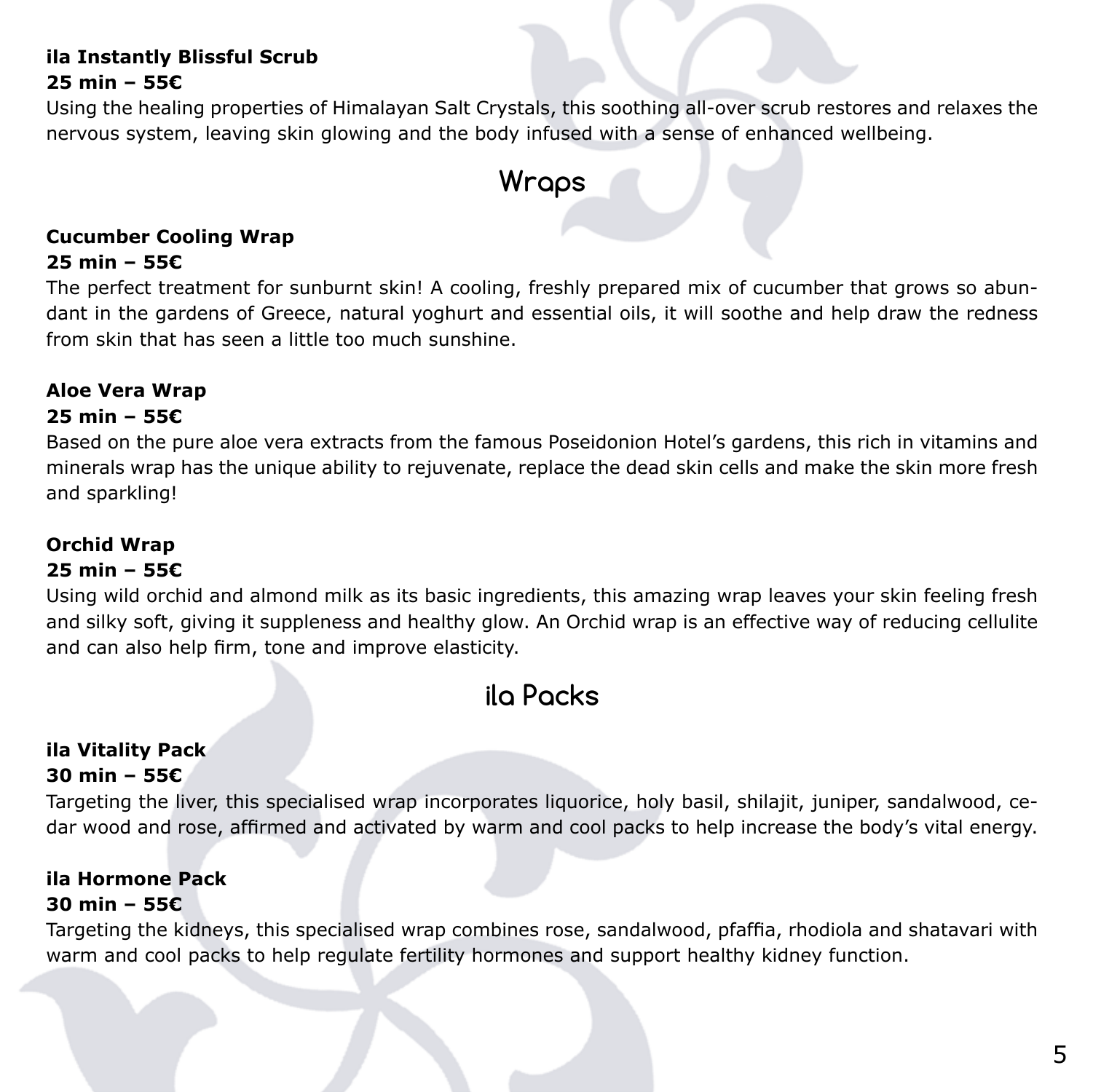#### **Adreno Exhaustion Pack 30 min - 55€**

Targeting the adrenal glands, this specialized wrap combines strengthening vetivert, sandalwood, and shilajit with warm and cool kidney packs to bring relief from adrenal exhaustion, hormone imbalances, menopause and anxiety.

### **Targeted Treatments**

#### **Indian Head Massage (Champi) 25 min – 55€**

This ancient Indian head massage uses Ayurvedic techniques to release muscular tension from the head, neck and shoulders. It also promotes strong and healthy hair growth.

#### **Head, Neck, Shoulders**

#### **25 min – 50€**

This relaxing massage is for anyone who needs speedy relief from daily stress. Focusing specifically on the head, shoulder and neck areas you will soon feel relaxed, revived and ready to go.

#### **Back Rejuvenation**

#### **25 min – 50€**

An invigorating massage that not only eases tense muscles and knots in the back, but also induces a sense of relaxation. The healing properties in its sesame oil base make it the ideal treatment after a long day.

#### **Cellulite Reduction**

#### **25 min – 55€**

A body shaping treatment that improves skin tone and firmness by using mineral rich essential oils and trace elements. Enjoyed as a course of treatments, skin will become visibly improved and cellulite smoothed away.

#### **Face Massage**

#### **25 min - 45€**

As skin ages, it loses elasticity and firmness. Our face massage concentrates on this exact problem by boosting the blood flow, nourishing the skin and adding a healthy glow. Toxins – which play havoc with skin texture – are removed and muscles are lifted to give a youthful look.

#### **Mini Facial**

#### **25 min - 50€**

This revitalizing and refreshing mini facial stimulates the facial muscles leaving you feeling renewed and pampered.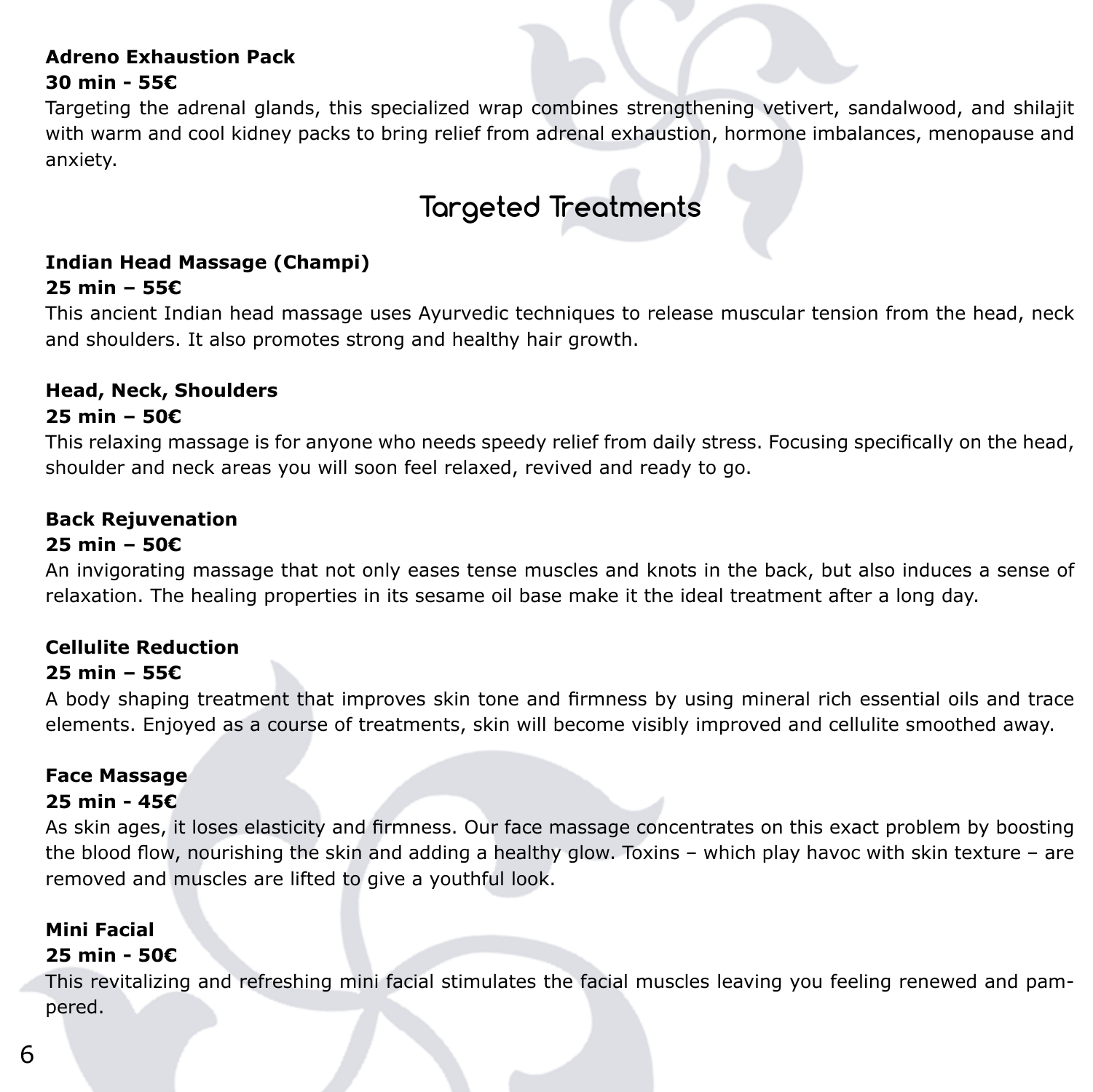### **ila Targeted Treatments**

#### **ila Eye Indulgence 25 min - 55€**

Focusing on the often-ignored eye region, this gentle yet powerful treatment uses marma point stimulation, eye exercises and a hydrating mask to relieve tension, reduce dark circles and restore radiance and sparkle.

#### **ila Scalp and Head Reviver 25 min - 55€**

Combining scrub, mask and acupressure, this invigorating and restorative treatment relieves tension in the head and neck whilst nourishing the hair and hair follicles with vital minerals and oils.

*\*Due to the green clay mask, this treatment is not suitable for those with blonde or bleached hair.*

### **ila Back and Shoulder Recovery**

#### **25 min - 55€**

Using a unique blend of jasmine, patchouli and cardamom, this Tibetan-style massage combines gentle cupping and kneading to stimulate the flow of energy along the spine and strengthen the nervous system.

### **ila Rituals**

#### **ila Kundalini Back Treatment - includes rose facial massage 50 min – 100€ / 75 min – 130€**

A gentle, nurturing treatment that uses chakra and sound healing to activate and channel the Kundalini – the dormant energy at the base of the spine – realigning the body's rhythm and restoring a balanced state. Ideal for emotionally exhausted souls, this soothing treatment has a profoundly restorative effect on the sympathetic and parasympathetic nervous systems. The body is brought back to a state of awareness and balance. Physical and mental tension is lifted and built-up emotion and anxiety are released.

#### **ila Manipura Full Body Treatment 80 min – 140€**

Manipura means 'beautiful, shining jewel' in Sanskrit. It refers to the solar plexus (naval) chakra – the centre of fire and sun energy that ignites our health and vitality. This treatment uses marma massage, lymphatic drainage and Himalayan herb poultices to stimulate and balance this vitality. The body's digestion is regulated and there is a deep detoxification of the body's blockages. Blood and lymph flow is increased.

### **Bio Rhythms**

#### **120 min - 185€**

This powerful treatment aims to restore the body's natural biorhythms. An ionizing energy scrub and mud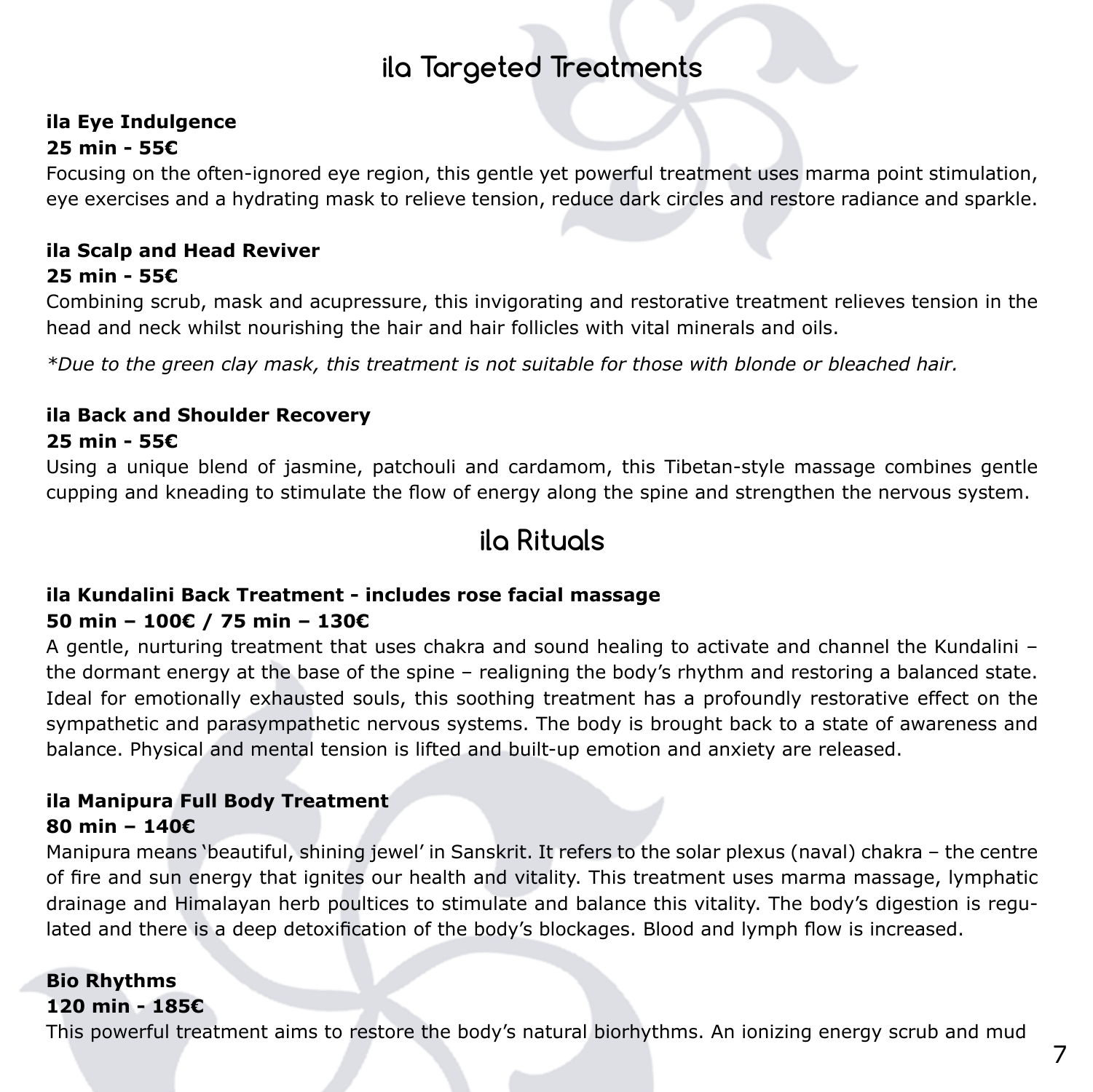wrap charge and renew the bio-magnetic energy field, while a head and face marma massage soothes. The treatment ends with a Kundalini back massage to balance the nervous system and chakras. The results are a full body cleanse and detox, aiding the removal of waste and toxins. The skin is re-energized and appears softer. The nervous system is restored. Great for travelers suffering from jet lag.

#### **ila Ku Nye Treatment 90 min – 145€**

A Tibetan body treatment to balance the five elements and to restore a harmonious flow of energy and vitality. A blend of five essential oils chosen to balance the five elements combines beautifully with Tibetan techniques of cupping, kneading and acupressure with hot poultices and stones. This thorough treatment encourages deep physical and mental tension to be released from the tips of the toes to the crown of the head encouraging a healthy flow of energy. It works on the 5 sensory organs aiming to bring them back to a state of balance whilst also re-balancing over/under stimulated glands and organs.

#### **ila Dream Time Journey Ritual Facial 60 min – 105€, Massage 80 min – 150€**

This soporific treatment draws on pure essential oils, marma massage and chakra healing to deeply relax the nervous system and restore the natural rhythm of sleep. Based on the knowledge that cellular growth and repair are faster during sleep, Dream Time incorporates a slow rhythmic body renewal, back and body treatment and soothing facial to promote the deepest relaxation, while ingredients renowned for cellular rejuvenation – such as fresh royal jelly and orange blossom – do their work.

### **ila Chakra Wellbeing**

#### **120 min – 185€**

ila's exquisite chakra wellbeing range is tailored to each recipient. Based around seven blends of chakrabalancing essential oils, each bespoke treatment involves deep relaxation of the nervous system, sensuous lymphatic drainage, subtle healing of the chakras and the pouring of warm oil over the third eye to restore and relax every sense. This bespoke treatment is the most holistic experience tailored to the needs of each individual soul. It works on the muscles, lymph and nervous system as a whole.

#### **ila Couple Connect 100 min (for two people) – 340€**

This fabulous choice of treatments is designed for two. In adjacent treatment rooms start with a luxurious Cocoa scrub to cleanse and exfoliate. Once your skin is rejuvenated, share the relaxing properties of our Poseidonian signature massage to soothe and invigorate, helping your body to rebalance. A refreshing Refine facial completes this selection of treatments and will ensure you glow with health and happiness. Complimentary fresh juices are included.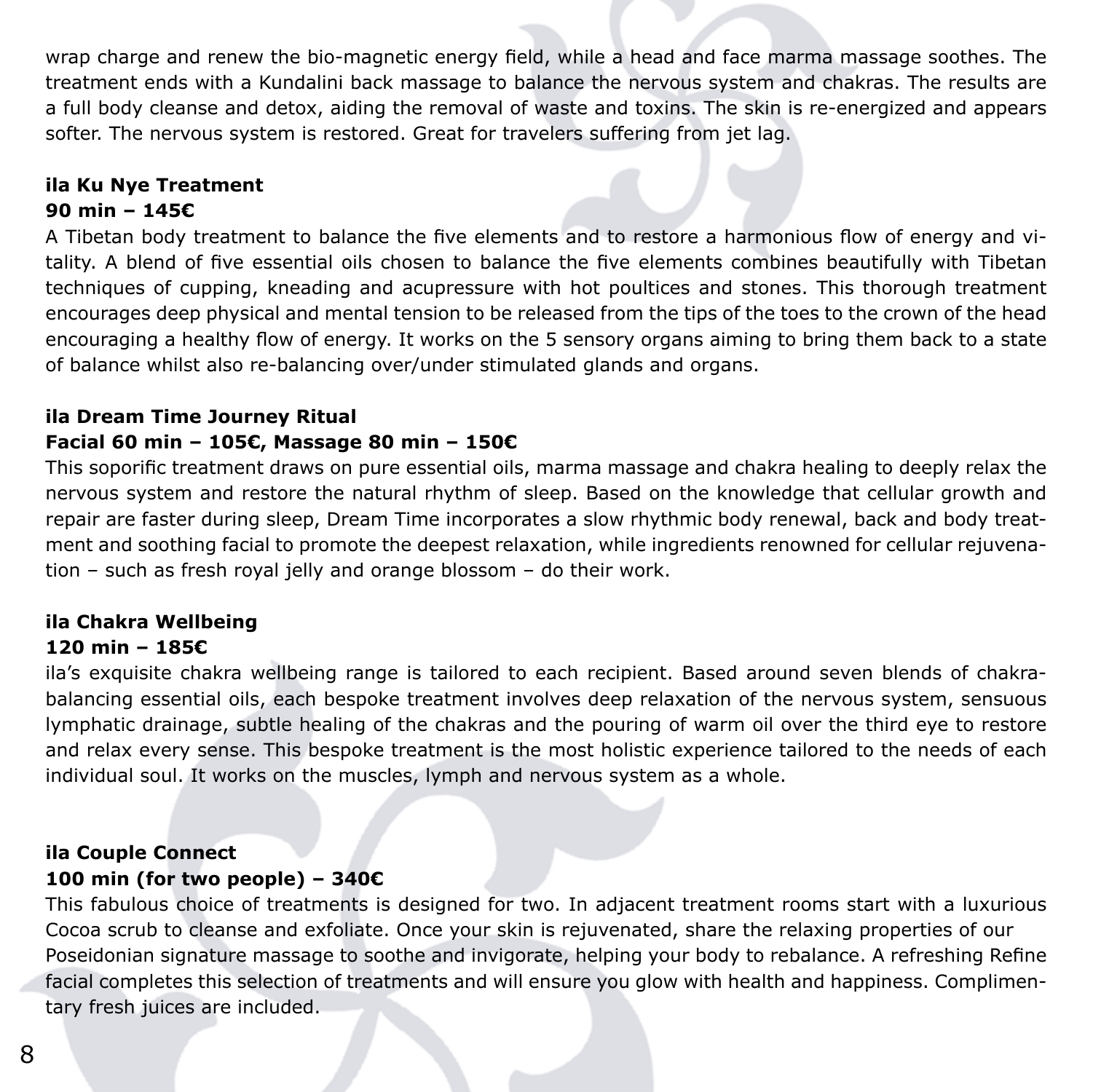### **For men**

#### **ila Revitalizing Facial 75 min – 115€**

A healing and purifying facial created for men to restore vitality and radiance. The facial begins with a Blackcurrant and Honey scrub and is followed by a deeply relaxing marma massage with Vetivert and Rose oil. The facial is completed with a purifying Seaweed and Bio-Plasma mask.

#### **ila Energizing & Detoxifying Body Renewal Scrub 50 min – 100€**

This detoxifying scrub stimulates the lymphatic and circulatory system, aiding rapid elimination of toxins from the cells. The scrub works on two levels. On the physical level, it exfoliates the skin by removing dead cells and ensuring a brighter tone and texture. On a more subtle level, the scrub cleanses the astral body and strengthens the bio-energy field with more light. The treatment is completed with a relaxing application of ila's Body Cream for Vital Energy.

### **ila Men's Massage**

#### **50 min – 105€**

This treatment is to encourage and strengthen the flow of energy within, with massage techniques, marma therapy and vitality-enhancing essential oils - Juniper Berry, Geranium, Lemon Grass, Lavender, Patchouli. Due to the fact that the sun slowly ripens Juniper berry and Lemon Grass, filling them with high levels of prana – the life force energy which fills us with vitality, positivity and joy – , it is these essential oils that are most important and potent.

### **Waxing**

Please ask our receptionist for full details of our waxing services.

| <b>Full leg</b><br><b>Full arm</b><br><b>Brazilian</b> | 50€<br>40€<br>45€ |  | Half leg                              | 30€<br>25€<br>25€ |
|--------------------------------------------------------|-------------------|--|---------------------------------------|-------------------|
|                                                        |                   |  | <b>Half arm</b><br><b>Bikini line</b> |                   |
|                                                        |                   |  |                                       |                   |

#### *In Room Service*

*Most of our luxurious massages can be enjoyed in the privacy of your own room or suite.* Prices: tre*atment cost plus 50%*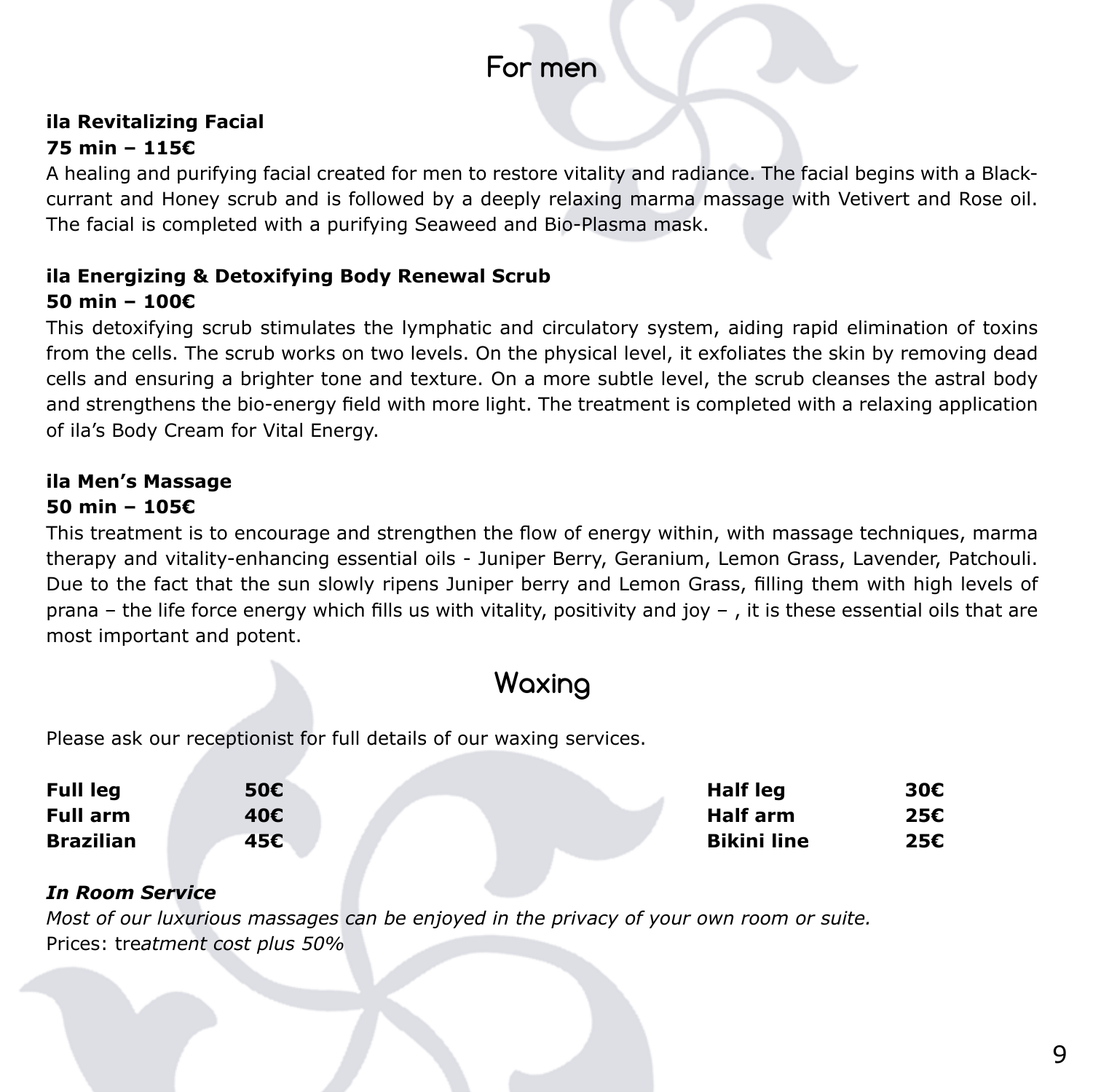### **TERMS & CONDITIONS**

Although we hate making rules, and try to avoid any musts during your visit to the Spa, we have to inform you of the following:

- · Please ensure that mobile phones are switched off during your visit at the Spa.
- · Smoking is not permitted at our premises.

· Our Spa environment is one of tranquillity and relaxation. Please respect all Spa guests to their right to privacy and serenity.

· Please be sure to advise us if you are, or think you may be pregnant. Also be sure to let us know if you have any allergies or pre-existing medical conditions so that we may be certain to take these into account when suggesting appropriate treatments.

· Please leave your jewellery and valuables in your room or safety deposit box

· You will be charged 50% of the treatment(s) cost if the appointment is cancelled less than 6 hours before treatment(s) start time.

· In order to ensure guests are not kept waiting, treatments must finish at the allotted time. If you arrive late you may find your treatment time has to be reduced. If no guest is expected immediately after your booking you will be able to enjoy the full duration of your treatment.

· We accept payment by credit card or cash. Alternatively we can charge treatment costs to your room.

· Children under the age of 16 may only use the spa pool if supervised by an adult.